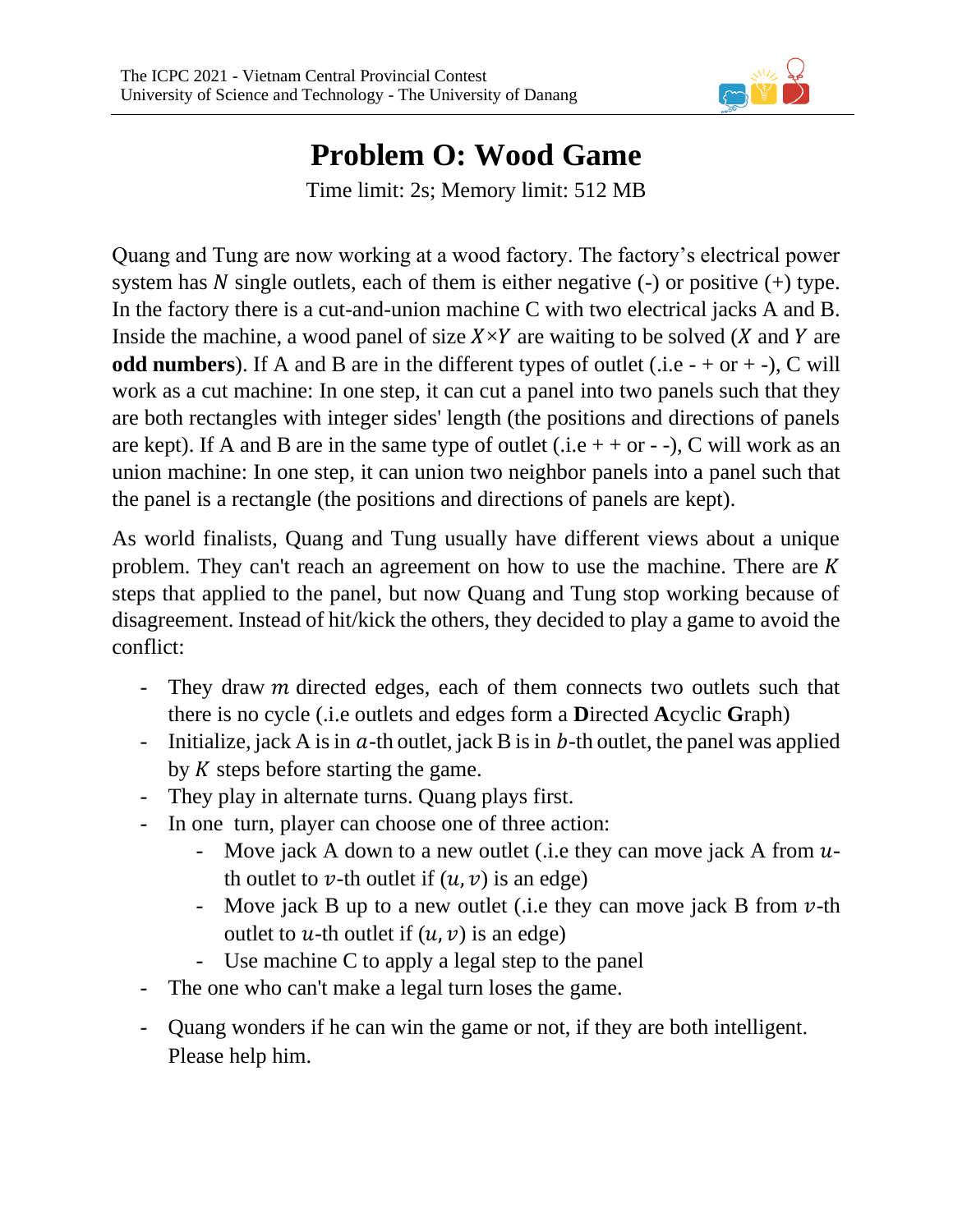

## **Input**

- First line contains an integer  $T$  is the number of test cases. Each test case is described in some lines.
- First line contains 4 integers  $N, M, a, b \ (1 \le a, b \le N \le 10^5; 0 \le M \le$  $10^5$ ).
- The second line contains a string of length N, the *i*-th character is either + or - describe the type of  $i$ -th outlet.
- Each of next  $M$  lines contains 2 integers  $u$ ,  $v$  means they draw an edge from u to  $\nu$  (1  $\leq u, \nu \leq N$ ). It is guaranteed that there are no cycles.
- The next line contains 3 integers X, Y, K ( $0 \le K \le 10^5$ ;  $1 \le X$ ,  $Y \le 10^5$ ; X Y are odd numbers)
- The *i*-th line of next K lines contains 5 integers  $t$ ,  $u$ ,  $v$ ,  $p$ ,  $q$  describes the *i*step that applied to the panel:
	- o If  $t = 0$  then this is a cut step, if  $t = 1$  then this is an union step
	- $\circ$  Numbered all integer points on the panel from (0,0) to  $(x, y)$ . The machine cut/union from point  $(u, v)$  to point  $(p, q)$
	- $\circ$  It is guaranteed that interval from  $(u, v)$  to  $(p, q)$  is parallel with at least one panel's side, and this is a legal step

The sum of N, the sum of M and the sum of K over all test cases are at most  $10^5$ 

## **Output**

Print  $T$  lines, the  $i$ -th one is YES or NO corresponding Quang can win the game in the  $i$ -th test case or not.